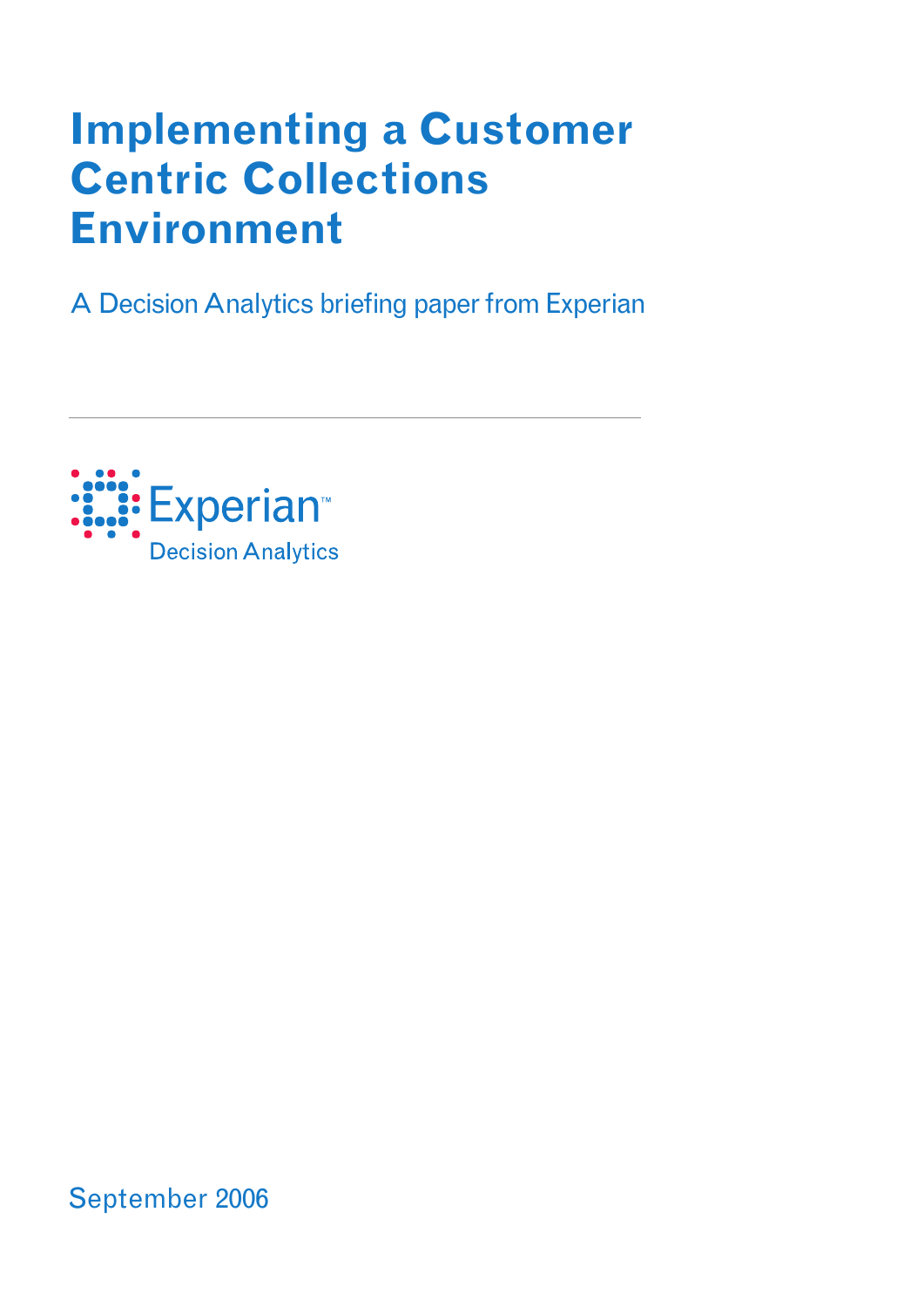## **Introduction**

Taking a holistic view of the customer enables lenders to deploy collection strategies that are closely matched to both the value of the customer and the overall credit risk they represent. The end result is more effective collections performed at lower cost combined with improved customer relationships. This ability to manage payment arrears and revenue collections at a customer level is known as 'customer centric collections'.

| The situation                        | A customer-centric approach to collections can have a number of impacts, not<br>least a heightened level of customer satisfaction and a subsequent reduction in the<br>level of queries and resultant bad debts.                                                                                                                                                                                                                |
|--------------------------------------|---------------------------------------------------------------------------------------------------------------------------------------------------------------------------------------------------------------------------------------------------------------------------------------------------------------------------------------------------------------------------------------------------------------------------------|
|                                      | Best of breed software solutions can assist in this process by providing a<br>comprehensive range of customer centric collection tools. What this means in<br>practice is:<br>• Customer centric management of portfolio<br>• Customer centric view of exposure<br>• Minimisation of scope for customer reasons for non-payment                                                                                                 |
|                                      | One of the methods being employed is that of a holistic view whereby the total<br>customer exposure can be viewed and managed via a customer centric approach<br>and not just at the level of individual overdue accounts.                                                                                                                                                                                                      |
|                                      | In addition, a customer centric collections system can facilitate improved targeting<br>and cross selling of complementary products and services such as credit cards,<br>loans, insurance and so on, whilst simultaneously reducing the organisation's risk<br>profile.                                                                                                                                                        |
| Long term benefits                   | There can be many benefits from employing a customer centric collections model,<br>not least:<br>• A level of contact appropriate to the customer's value to the lender<br>• Improved customer satisfaction & loyalty<br>• Clear cost benefits (fewer client contacts)<br>• Improved collection rates<br>• Reduced company exposure & risk<br>Early identification of accounts 'at risk' and the propensity to pay<br>$\bullet$ |
| <b>Optimised use of</b><br>resources | A best of breed collections solution enables customer centric management of<br>accounts, providing an overall picture of the customer's indebtedness within the<br>enterprise. Essentially this allows not only the overdue account to be visible but<br>also the ability to look at the whole exposure of the customer across multiple<br>products and channels.                                                               |
|                                      | In this way the system is introducing the concept of Customer Revenue<br>Management – an extension of the traditional debt management solution.                                                                                                                                                                                                                                                                                 |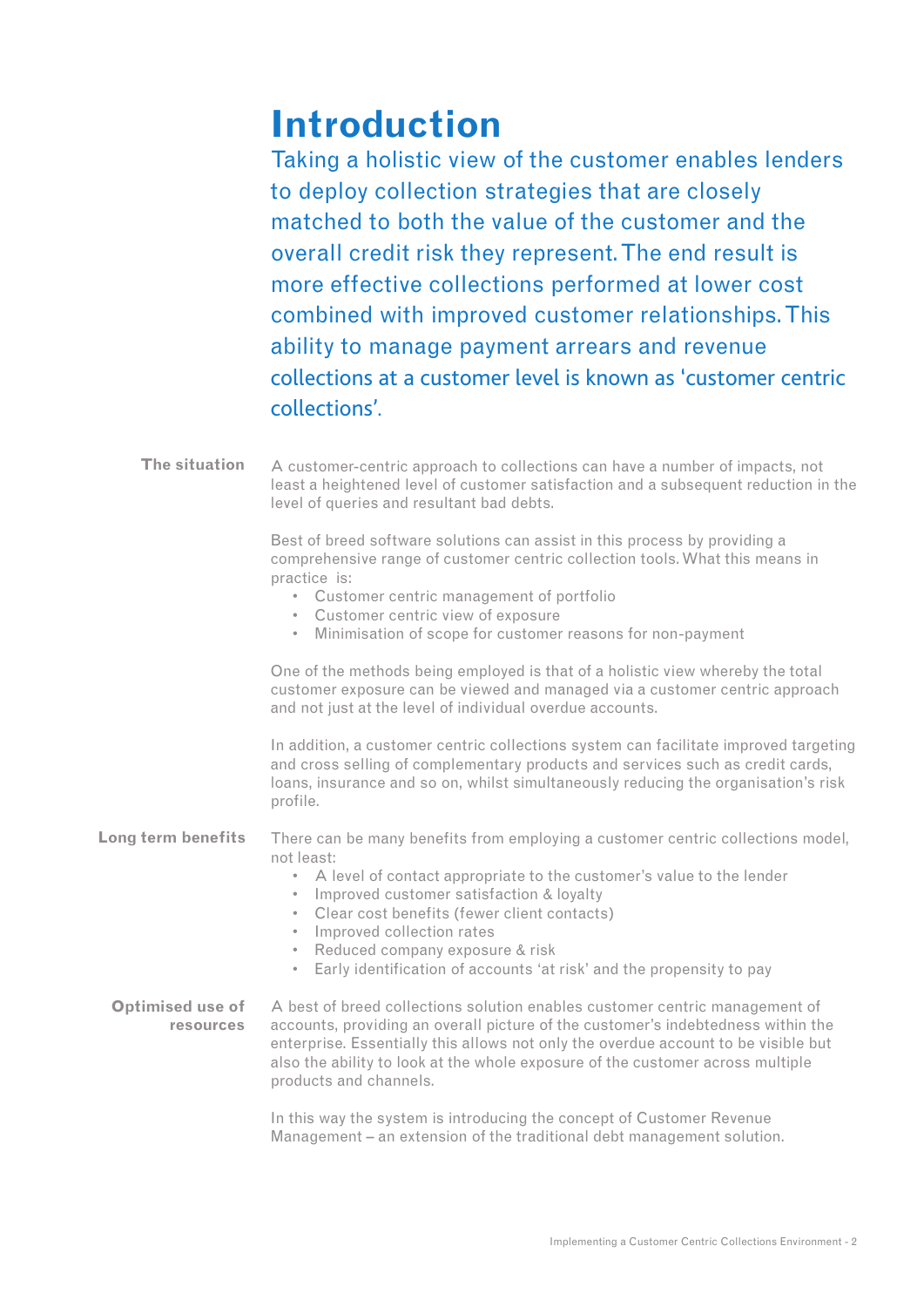The benefits of taking this approach can be seen to include:

- Timely, accurate targeting of debtors in a consistent and prioritised manner
- Single point of contact
- Increased collection rates and productivity combined with reduced roll rate and write-off levels contribute to an optimised return on investment
- Reduced communication costs (letters, phone calls etc)

Before commencing on a customer centric collections project, it would be prudent to analyse the current portfolio mix in terms of how many clients have only one product, 2 products, and 3 or more. From this analysis, it will be apparent to what extent the current client-base could benefit from employing customer level collections and so give an indication as to the potential scale of the return on investment.

Similarly, to maximise the benefits of implementing this approach, best use of internal performance data (such as first payment defaulters), supplementary credit bureaux data and customer scorecard data should be utilised if possible.

#### **Organisational Challenges**

**Challenges to successfully implementing a customer centric collections encironment**

Traditionally, collections call centres have been set-up to effectively manage individual product sets within the business's portfolio. As a result there are islands of expertise within the organisation to deal with each of the products in question. In effect a product centric collections strategy. As lending organisations have grown through mergers and acquisition, the number of different products being offered and different collections teams used to manage arrears has also increased.

There is a key issue that needs to be addressed when a business is organised departmentally in terms of products (silo based). When this is the case, there needs to be increased levels of communication between each of the departments to ensure that the customer contact levels are kept to a minimum when dealing with a client with more than one product. It should be made very clear as to the exact course of action within each department when a particular product or products enters the collection arena.

Therefore, to be able to effectively manage a customer in a holistic manner the call centre agents will need some re-training to ensure each collector has sufficient knowledge about all of the products the customer might hold.

As an example, there may well be a call centre for checking account management but when a move is made to customer level collections they will need to have an appropriate level of knowledge about mortgages, loans, insurance and so on such that they can correctly evaluate the action to be taken and the advice to be given to the customer.



A traditional product centric model with little or no integration between the business silos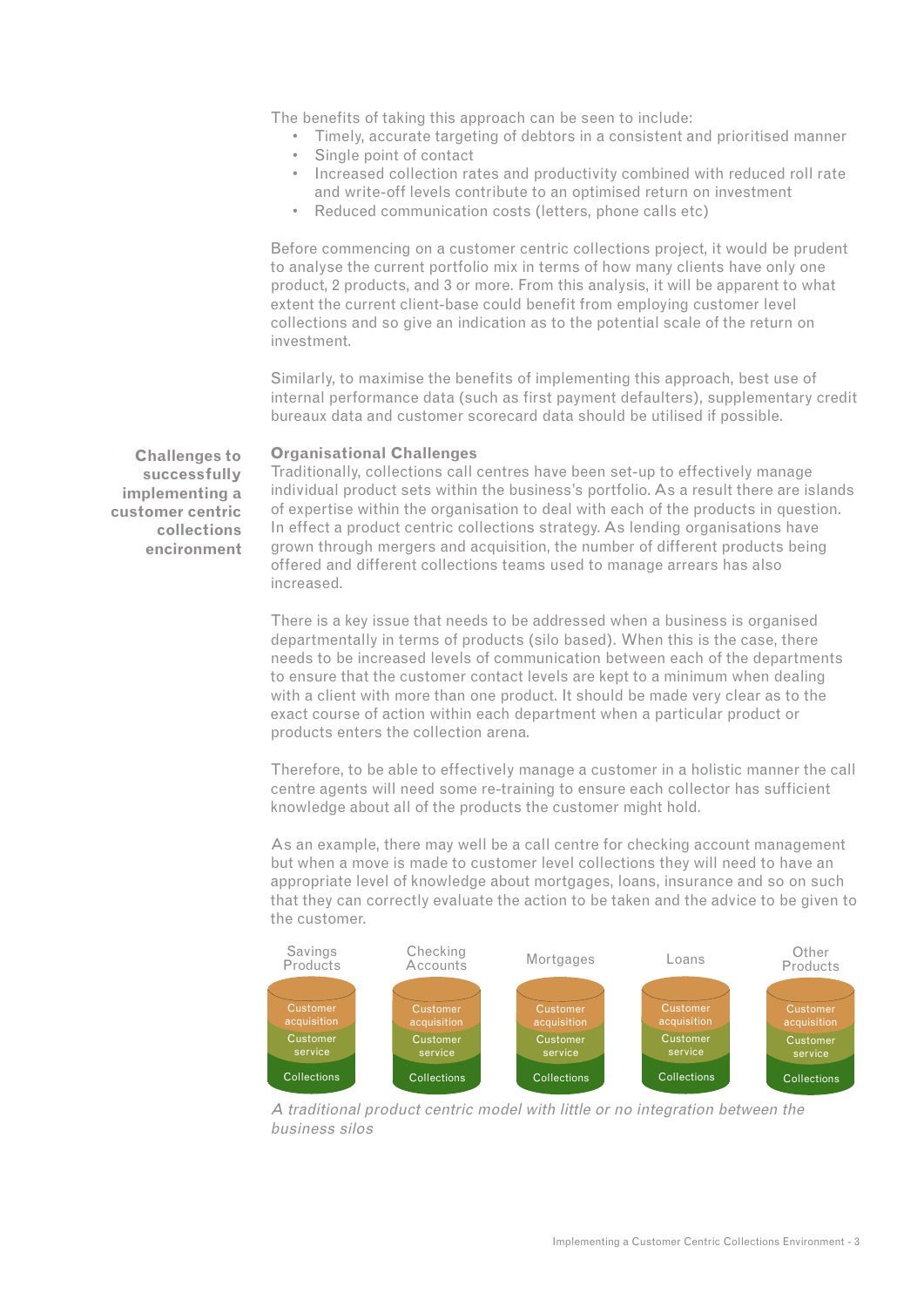An alternative strategy could be to organise the collections call centre such that there are one or more teams dedicated to multi-product debtors, the size of the teams being relative to the portfolio mix of single versus multi-product debtors.

An effective 'half way' approach can be to employ the 'customer view' method, whereby each department still manages the customer but in a product centric manner. However, when arrears first appear in product department A, a warning alert or referral to the other product departments could be initiated as a pre cursor to possible further arrears occurring in their department. The other departments being forewarned are therefore forearmed.



A customer view model model with integration between collections departments

### **Strategy Definition**

In some ways the cascade of arrears can be compared to Maslow's<sup>1</sup> hierarchy of needs in terms of a pecking order of what is important. A typical case could be that a customer's checking account initially enters the collections system due to an overdraft limit that has been exceeded. Next on the agenda is the credit card balance increasing and ultimately breaching the shadow limit or credit limit. Following this could be loans being one or more cycles down and then ultimately the mortgage moves into arrears.

In all of the above scenarios, there needs to be a matrix of decisions (Strategies) as to the best approach to deal with the delinquent customer.

Examples of some alternative collections strategies that could be deployed are as follows:

- Once a product has entered the collections process, it could continue on the standard path for this particular arrears profile, irrespective of the number of products in arrears. The collector uses the customer level view as collateral when negotiating payment terms with the debtor.
- As above but accelerating the speed of the collections process each time an additional product moves into arrears or the risk level / category is increased.
- Each time an additional product enters collections, the customer is reevaluated and re-routed to the most relevant course of actions based on factors such as customer level credit risk and behavioural scoring models.

Similarly when there are additional accounts held by a particular customer that are performing well, then the collections process could be decelerated to give more time for accounts to self-cure.

An added complexity that will occur is how to deal with each of the products when each of them is likely to be at different delinquency levels. For example: Customer A has:

- Checking account has exceeded limit for 3 months
- Loan that is 2 months in arrears
- Mortgage that is one month in arrears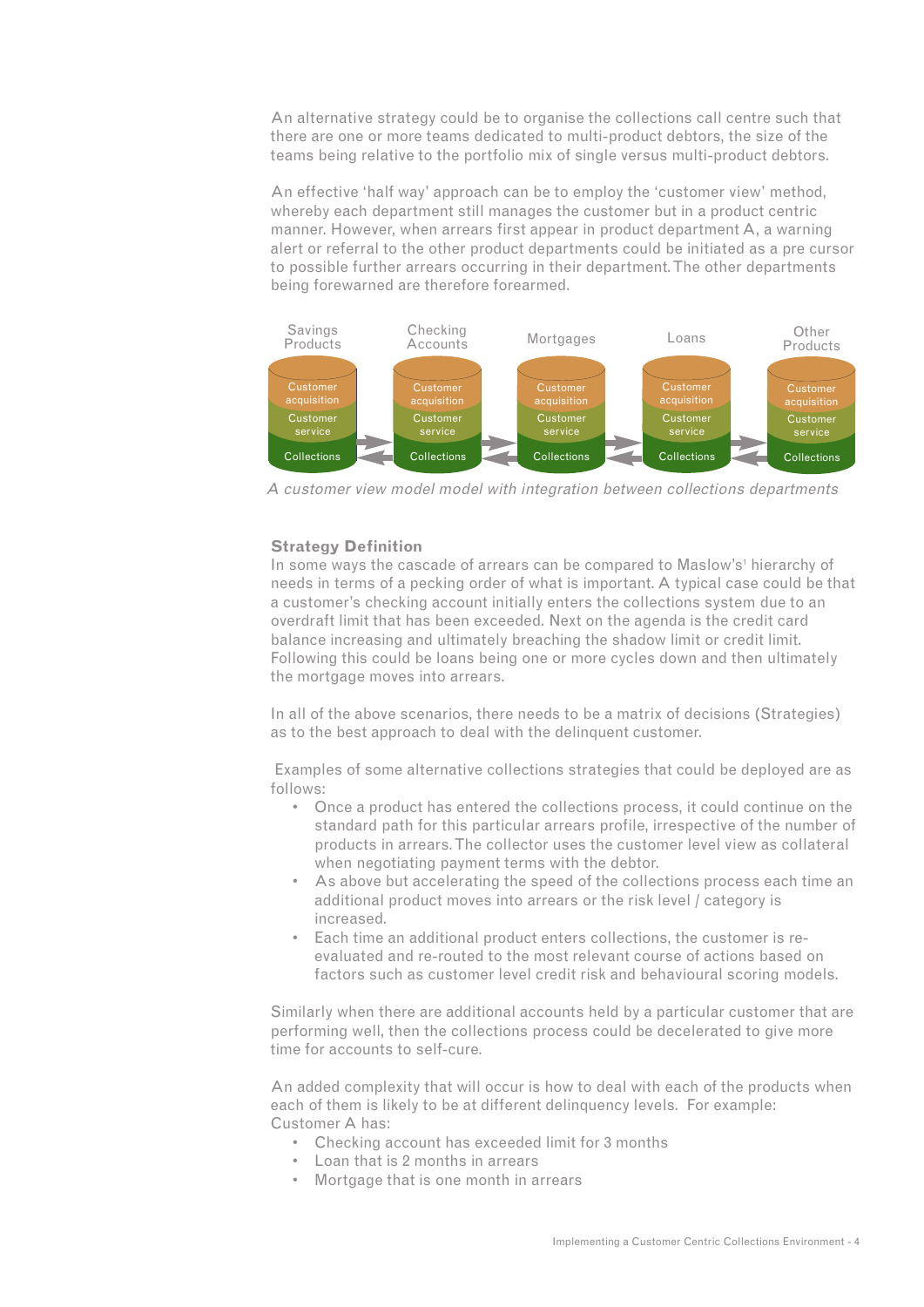When the collector agrees with the debtor on measures to be taken to redress the situation, a view needs to be taken as to how monies paid to the organisation are apportioned to each of the products and what should be monitored and when.

In real terms, what the customer is hopefully trying to agree is along the lines of:

- Return mortgage to current by agreeing a payment arrangement over 6 months
- Return loan back to current by agreeing a payment arrangement over 4 months
- Bring the checking account to within the overdraft limit within a month

Quite quickly it becomes apparent that there can be a complex web of decisions that need to be made when dealing with a customer in this situation. Similarly, every other combination of overdue accounts, age, one or more products in arrears need to be considered so that the best action can be taken at the appropriate time.

Failure to meet the above agreements could entail a different action being taken on each of the products, thus returning to the product centric model.



A customer centric model where all collections operations are handled by one team with access to all information across all of the products

#### **Managing Customer Relationships**

There is a further level of customer centric collections that can be deployed where local regulations allow. This is to link related parties so that an even more holistic view may be achieved and an appropriate collections strategy implemented.

For example, a view of a customer's individual products should also include any jointly-owned products he or she holds - such as a joint checking account with a partner, or a joint mortgage with another family member.

In addition, where appropriate, business products where the customer is the sole owner should also be taken into account for a truly customer centric view.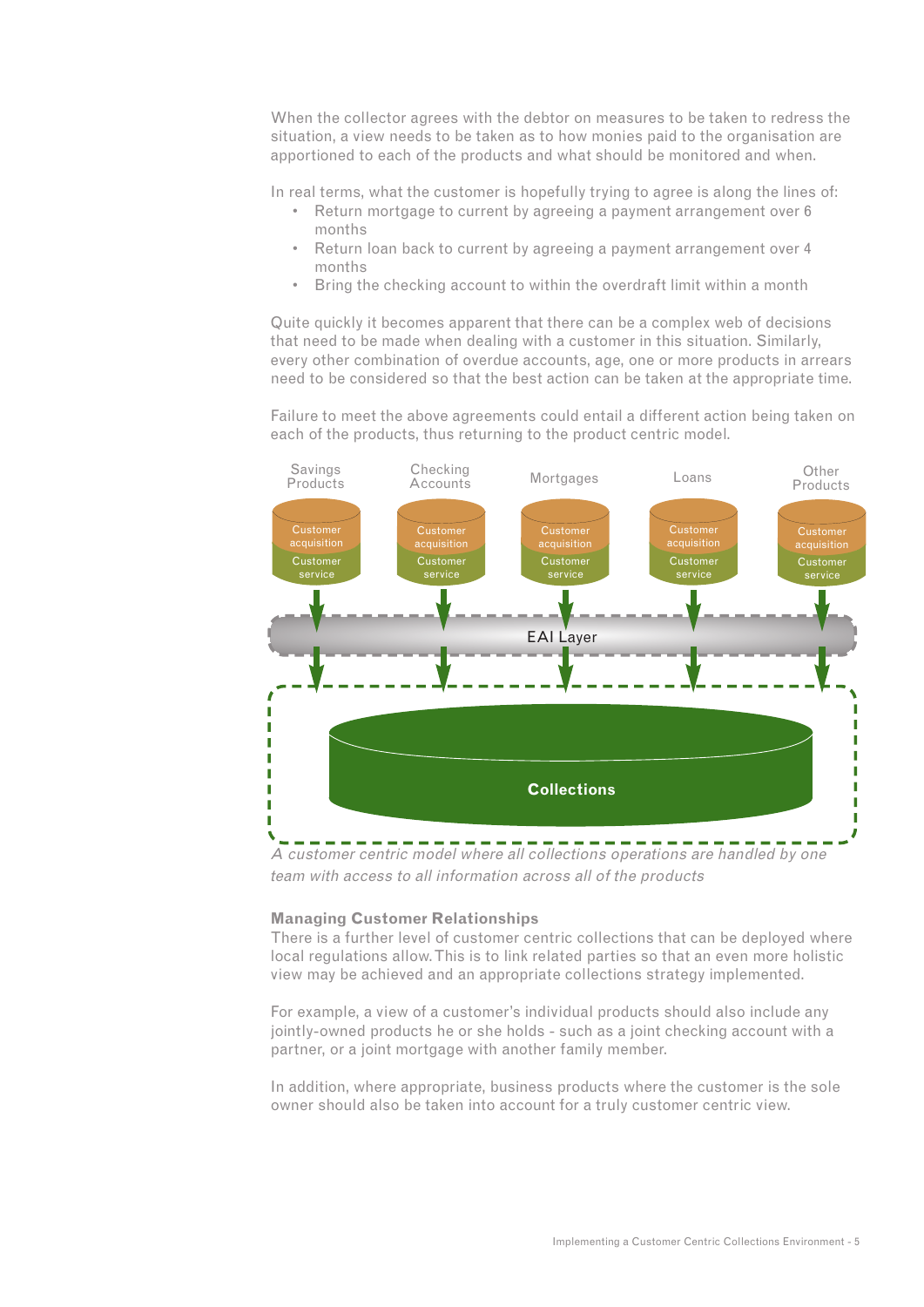

A customer centric product relationship model

### **Regulatory Issues**

With particular regard to the point above, one item that should not be overlooked is the presence of any regulatory restrictions within the country of operation. For example the Data Protection Act in the UK is quite restrictive in terms of sharing information within an organisation where clients take multiple products.

### **Technical Challenges**

Traditional collections systems contain information relating to delinquent products only and do not include currently performing products. As a result one of the key requirements when employing customer level collections is the ability to view and manage all products owned by the debtor in question.

Within the collections system, the ability to readily store and employ a data model that supports the hierarchy of a customer with one or more accounts with one or more products is essential. Similarly, the ability to 'associate' one account with another via 'soft' rules can be very advantageous when linking accounts and customers together where the hosts systems do not have a fixed link such as a common data model and / or customer number.

The minimum requirement here is to be able to know how many other products the customer has and at what stage (such as age, risk, value etc) they are in the collections process. **Access to data**

> Therefore, the movement of a single account into collections can trigger the request for information from multiple other systems to complement the existing data within the collections system.

> Access to the above information would enable the customer centric 'view' to be achieved.

The next step would be to allow all products to be contained and managed within the collections environment. Therefore at the point an account moves into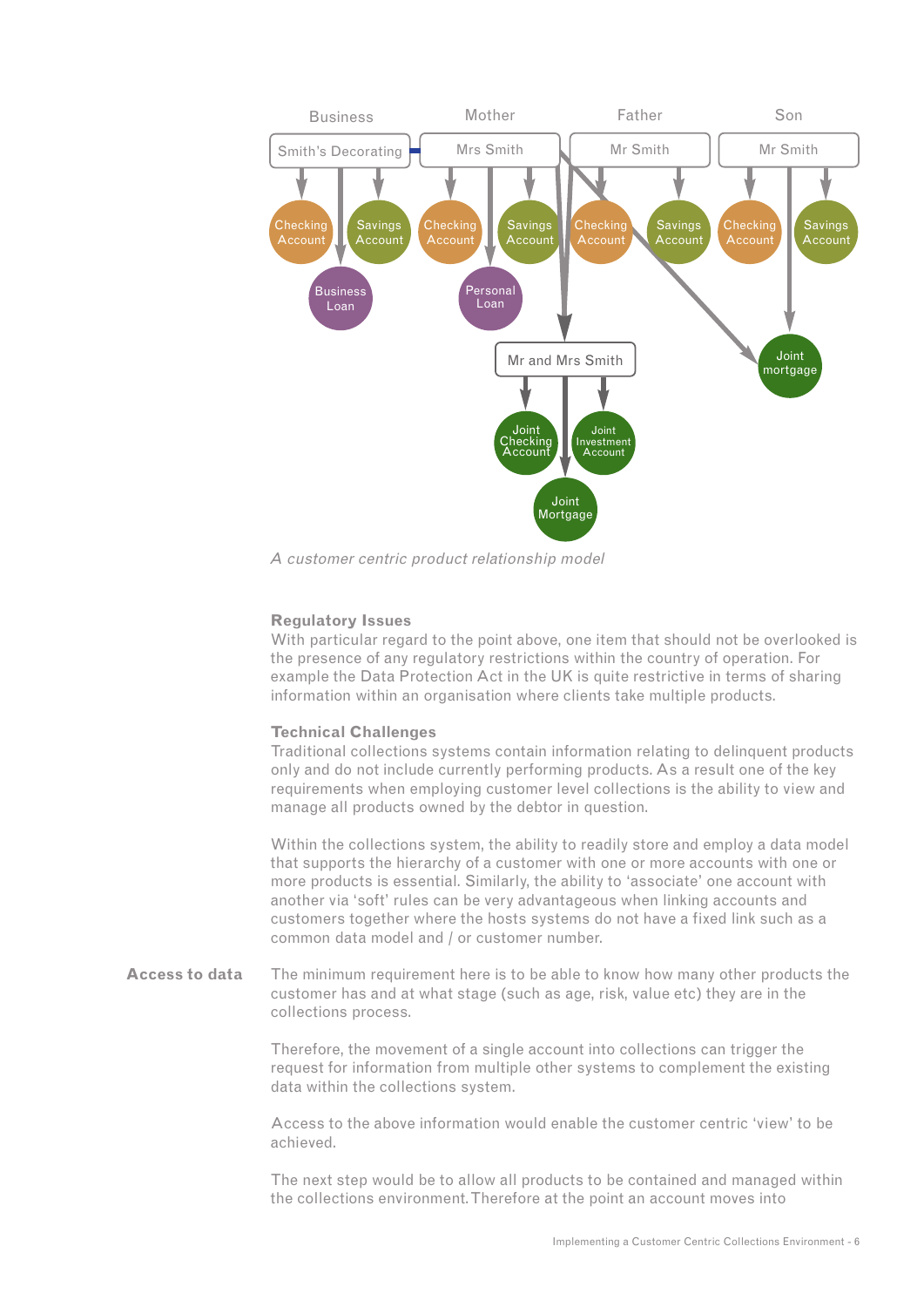collections then all related account details need to be visible in the collections environment from that point onwards.

An extension of this then allows the prospect of customer service (non-delinquent accounts) to be managed within the system as all accounts are present in the system.

One key requirement in this area is obviously the ability of the collections system to integrate with a variety of hosts and their associated technologies. A key requirement is the provision of feedback to the various host systems. Particularly important is the feedback to the scoring models, customer service system, the originating host systems and indeed front end systems such as the marketing database. **Feedback**

> As a result of closing the feedback loop, future decisions can be evaluated, refined and targeted more accurately.

When integrating a number of potentially disparate systems, one key requirement is to be able to logically group accounts for a customer together. Often there is no categorical connection between the systems such as a common customer number. As a result the collections system needs to be able to build relationships to ensure that the accounts and the resultant overall exposure can be evaluated, presented and appropriate action thus taken. **Identifying the client**

- There are three key areas of the business that need to be addressed when deploying a customer centric collections strategy: **Conclusion**
	- Organisational the move from a product silo approach to a customer-led approach
	- Technological the need to integrate systems and data flow so that the range of products held by customers can be seen in a holistic way
	- Human Resources the need to equip and re-train collections staff to understand the wider context in which the debtor is being managed.

While these are undoubtedly challenges, they are far from unsurmountable, and the rewards for moving to a customer centric approach are significant. More arrears can be collected more effectively at lower cost, and perhaps most importantly, more customers can be "cured" and re-opened for the sale of more products and services.

<sup>1</sup> http://en.wikipedia.org/wiki/maslow's\_hierarchy\_of\_needs